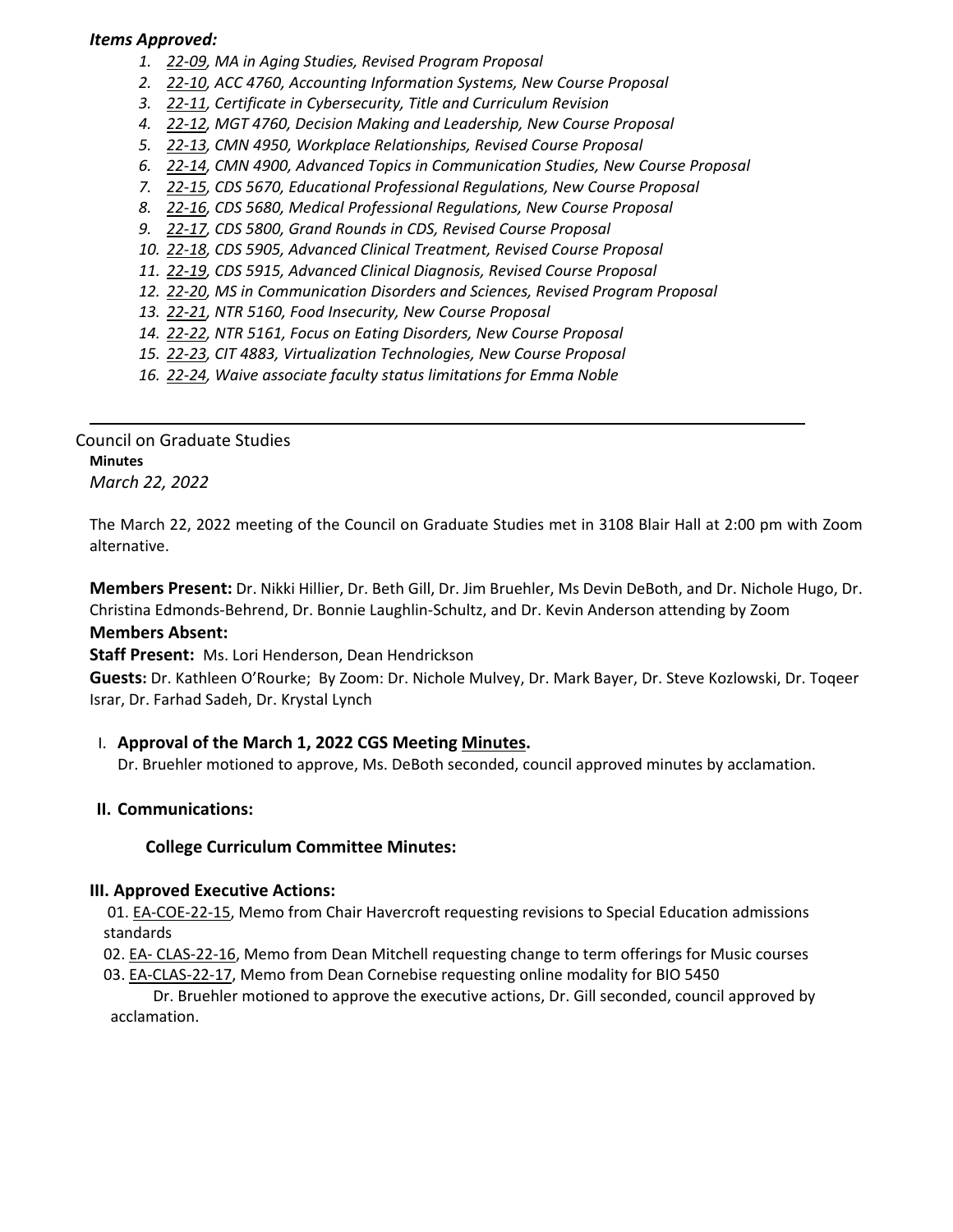### **IV. Items Added to the Agenda:**

- 1. 22-[25,](https://castle.eiu.edu/eiucgs/currentagendaitems/agenda22-25.pdf) CMN 5010, Rhetorical Theory, Revised Course Proposal
- 2. 22‐[26,](https://castle.eiu.edu/eiucgs/currentagendaitems/agenda22-26.pdf) CMN 5030, Critical Inquiry, Revised Course Proposal
- 3. 22-[27,](https://castle.eiu.edu/eiucgs/currentagendaitems/agenda22-27.pdf) CMN 5150, Seminar in Interpersonal Communication, Revised Course Proposal
- 4. 22‐[28,](https://castle.eiu.edu/eiucgs/currentagendaitems/agenda22-28.pdf) CMN 5160, Seminar in Mass Media, Revised Course Proposal
- 5. 22-[29,](https://castle.eiu.edu/eiucgs/currentagendaitems/agenda22-29.pdf) CMN 5170, Seminar in Organizational Communication, Revised Course Proposal
- 6. 22‐[30,](https://castle.eiu.edu/eiucgs/currentagendaitems/agenda22-30.pdf) CMN 5180, Seminar in Rhetoric, Revised Course Proposal
- 7. 22-[31,](https://castle.eiu.edu/eiucgs/currentagendaitems/agenda22-31.pdf) CMN 55001-CMN 55002, Techniques for TAs, Revised Course Proposal
- 8. 22-[32,](https://castle.eiu.edu/eiucgs/currentagendaitems/agenda22-32.pdf) CMN 5510, Interpersonal Communication, Revised Course Proposal
- 9. 22‐[33](https://castle.eiu.edu/eiucgs/currentagendaitems/agenda22-33.pdf), CMN 5520, Social Interaction, Revised Course Proposal
- 10. 22‐[34,](https://castle.eiu.edu/eiucgs/currentagendaitems/agenda22-34.pdf) CMN 5530, Intercultural Communication, Revised Course Proposal
- 11. 22‐[35,](https://castle.eiu.edu/eiucgs/currentagendaitems/agenda22-35.pdf) CMN 5550 (A, B, D‐F, H‐M, O‐Q, & T‐Y), Special Topics, Revised Course Proposal
- 12. 22‐[36,](https://castle.eiu.edu/eiucgs/currentagendaitems/agenda22-36.pdf) CMN 5610, Media Criticism, Revised Course Proposal
- 13. 22-[37,](https://castle.eiu.edu/eiucgs/currentagendaitems/agenda22-37.pdf) CMN 5700, Public Relations, Revised Course Proposal
- 14. 22-[38,](https://castle.eiu.edu/eiucgs/currentagendaitems/agenda22-38.pdf) CMN 5710, Organizational Communication, Revised Course Proposal
- 15. 22‐[39,](https://castle.eiu.edu/eiucgs/currentagendaitems/agenda22-39.pdf) CMN 5720, Seminar in Public Relations, Revised Course Proposal
- 16. 22‐[40,](https://castle.eiu.edu/eiucgs/currentagendaitems/agenda22-40.pdf) CMN 5820, Rhetorical Criticism, Revised Course Proposal

 17. [22](https://castle.eiu.edu/eiucgs/currentagendaitems/agenda22-41.pdf)‐41, MA in Communication and Leadership Option; Certificate in Communication Processes; Accelerated Program, Revised Program Proposal

### **V. Items Acted Upon:**

- 1. 22-[09,](https://castle.eiu.edu/eiucgs/currentagendaitems/agenda22-09.pdf) MA in Aging Studies, Revised Program Proposal Dr. O'Rourke presented the proposal and informed Council that the proposal should reflect the removal of HCM 5610 from the Long Term Care Option. Dr. Bruehler motioned to approve, Dr. Gill seconded. Council approved unanimously with the revision.
- 2. 22-[10,](https://castle.eiu.edu/eiucgs/currentagendaitems/agenda22-10.pdf) ACC 4760, Accounting Information Systems, New Course Proposal Dr. Kozlowski presented the proposal. Dr. Bruehler motioned to approve, Ms. DeBoth seconded. Council approved unanimously.
- 3. 22-[11,](https://castle.eiu.edu/eiucgs/currentagendaitems/agenda22-11.pdf) Certificate in Cybersecurity, Title and Curriculum Revision

 Dr. Melton presented the proposal. Dr. Bruehler motioned to approve, Ms. DeBoth seconded. Council approved unanimously.

- 4. 22‐[12,](https://castle.eiu.edu/eiucgs/currentagendaitems/agenda22-12.pdf) MGT 4760, Decision Making and Leadership, New Course Proposal Dr. Sadeh and Dr. Bayer presented the proposal. Dr. Bruehler motioned to approve, Ms. DeBoth seconded.
- 5. 22‐[13,](https://castle.eiu.edu/eiucgs/currentagendaitems/agenda22-13.pdf) CMN 4950, Workplace Relationships, Revised Course Proposal Dr. Beth Gill presented the proposal. Dr. Bruehler motioned to approve, Ms. DeBoth seconded. Council approved unanimously.
- 6. 22‐[14,](https://castle.eiu.edu/eiucgs/currentagendaitems/agenda22-14.pdf) CMN 4900, Advanced Topics in Communication Studies, New Course Proposal Dr. Beth Gill presented the proposal. Dr. Bruehler motioned to approve, Ms. DeBoth seconded. Council approved unanimously.
- 7. 22-[15,](https://castle.eiu.edu/eiucgs/currentagendaitems/agenda22-15.pdf) CDS 5670, Educational Professional Regulations, New Course Proposal Dr. Nichole Mulvey presented the proposal. Dr. Bruehler motioned to approve, Ms. DeBoth seconded. Council approved unanimously.
- 8. 22-[16,](https://castle.eiu.edu/eiucgs/currentagendaitems/agenda22-16.pdf) CDS 5680, Medical Professional Regulations, New Course Proposal Dr. Nichole Mulvey presented the proposal. Dr. Bruehler motioned to approve, Ms. DeBoth seconded. Council approved unanimously.